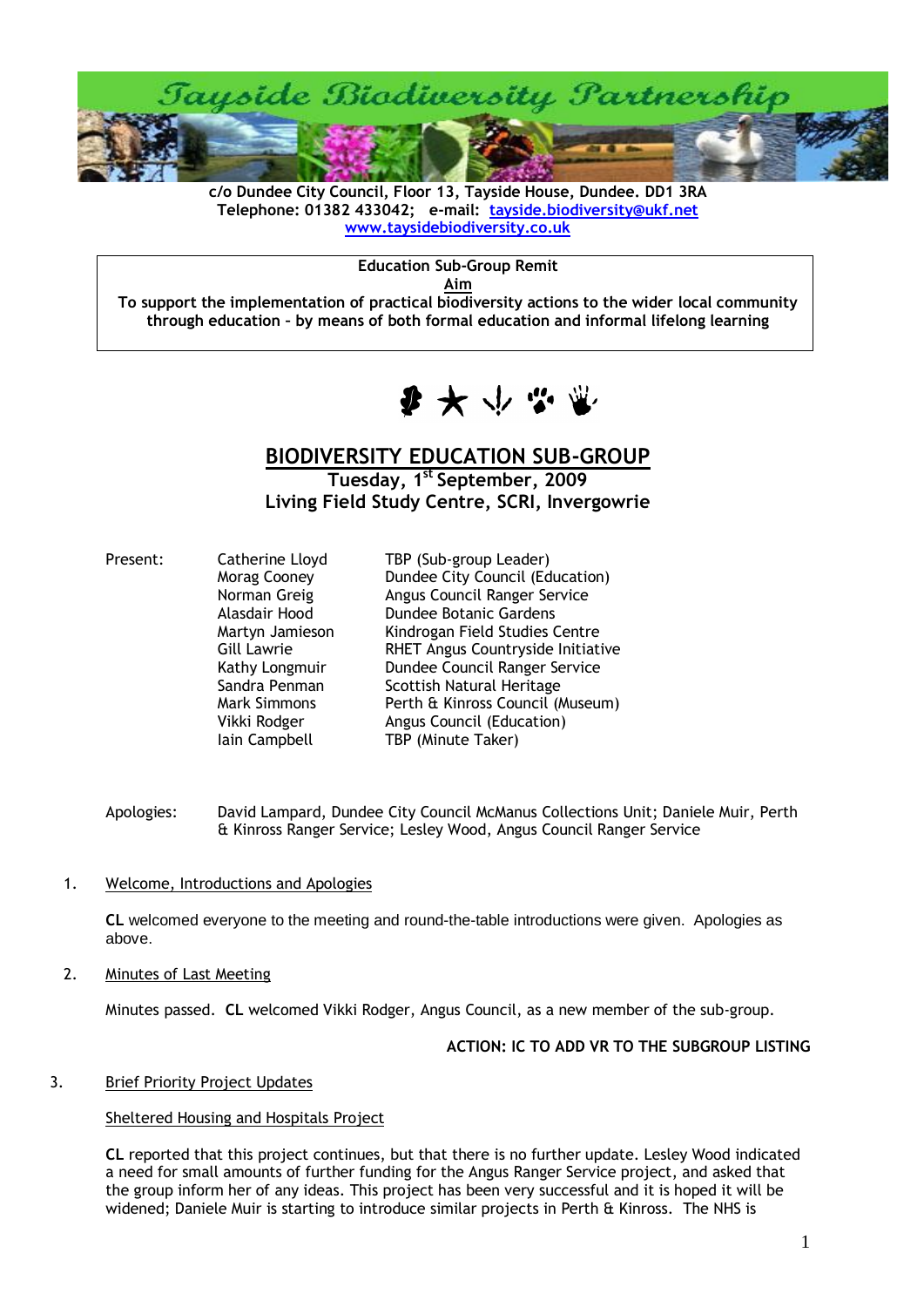working with the TBP on more projects - a May 2010 seminar is scheduled to take place during Tayside Biodiversity Month and it is hoped to roll out Biodiversity Action Plans across various hospitals in the area: the pilot project at Ninewells is being taken forward by John Whyman and Eric Hamilton (Dundee City Council) and Forest Commission Scotland Ninewells.

## Mammal Atlas and Tayside Recorders' Forum

**MS** reported that a student placement (Skye Bancroft) had helped put together a Tayside Recorders' Forum section on the TBP website, including contact details of recorders and species specialists, as well as local/national organisations. It is hoped that once the benefits are evident more people will offer their contact details. The website section will hopefully promote biodiversity recording and help people get involved. **CL** added that the contacts lists are a first stage, and there are plans to add more in the future, with the Recorders' Forum becoming essentially a separate site and an information hub for the area, including interest group information, online surveys and networking with other surveys, such as BTO surveys. **MS** noted that the ambition is to log all records online and have online record entry systems.

**MS** also noted that the 2010 meeting of the Recorders' Forum has been proposed to be held on the 13th of March. **MS** is happy for the event to be held in Angus, as currently scheduled, and while holding some concerns about audience size due to recording links to Perth and Dundee museums, feels that it could help in attracting a new audience, as long as it can be publicised. **MS** further added that if problems arise, he would be willing to have it held in Perth. **CL** recommended getting in touch with Craig Borland to discuss the event, and added that all criticisms and suggestions regarding it would be appreciated.

# **ACTION: MS TO DISCUSS RECORDERS' DAY 2010 WITH CRAIG BORLAND**

**MS** reported on the Mammal Atlas, noting that while there has been no progress, Mike Sedakat will soon be back doing voluntary work, and it is hoped that he will be able to offer some assistance. There is currently a large backlog of records to enter into the database, and once this is completed there are plans to make a small number of maps, including a Water Vole map, available online as a starting point. The alternative to this is funding, but a 100% funder would be required, with nothing currently looking likely.

#### Tayside Geodiversity

**MS** reported on Tayside Geodiversity, noting that the current project is to produce a Geodiversity leaflet for Dundee Law. It is hoped that the design and print will take place before Christmas, as funding should be available. Future projects will look at the Highland Boundary Fault, and Stannergate Shore near Broughty Ferry, where they are keen to raise awareness of the importance of the site among locals. Additionally, a new member of the group has excellent knowledge of ice age formations, and it is hoped that good projects can stem from this. **CL** added that someone in the new Dighty Connect group is keen to work on a new geodiversity leaflet. **MS** noted that the next meeting will be held on the 10th of September in Perth Museum. **CL** further noted that the Geodiversity section of the TBP website is now accessible.

#### ZOOM In2

**CL** reported that approximately 200 of the 600 cameras are still to go out, with Orchard Festival publicity to come. Any ideas for events to get involved with - groups, children, and orchards included - would be appreciated as soon as possible.

# **ACTION: ALL TO CONTACT CL RE. RELEVANT EVENTS**

#### Building Better Biodiversity

**CL** reported that there is currently little activity on this as the winter/spring of 2009 had been particularly busy, although the series of seminars and workshops is listed in the 'Benefits of Biodiversity to Tayside' report. This discussed how between its May 2003 launch and March this year there have been 1,300 attendees, with many more events wanted and local authorities keen to continue. Any ideas for future training workshops and seminars are welcome - there is little funding available, but invariably the only thing that is required for an event is a venue.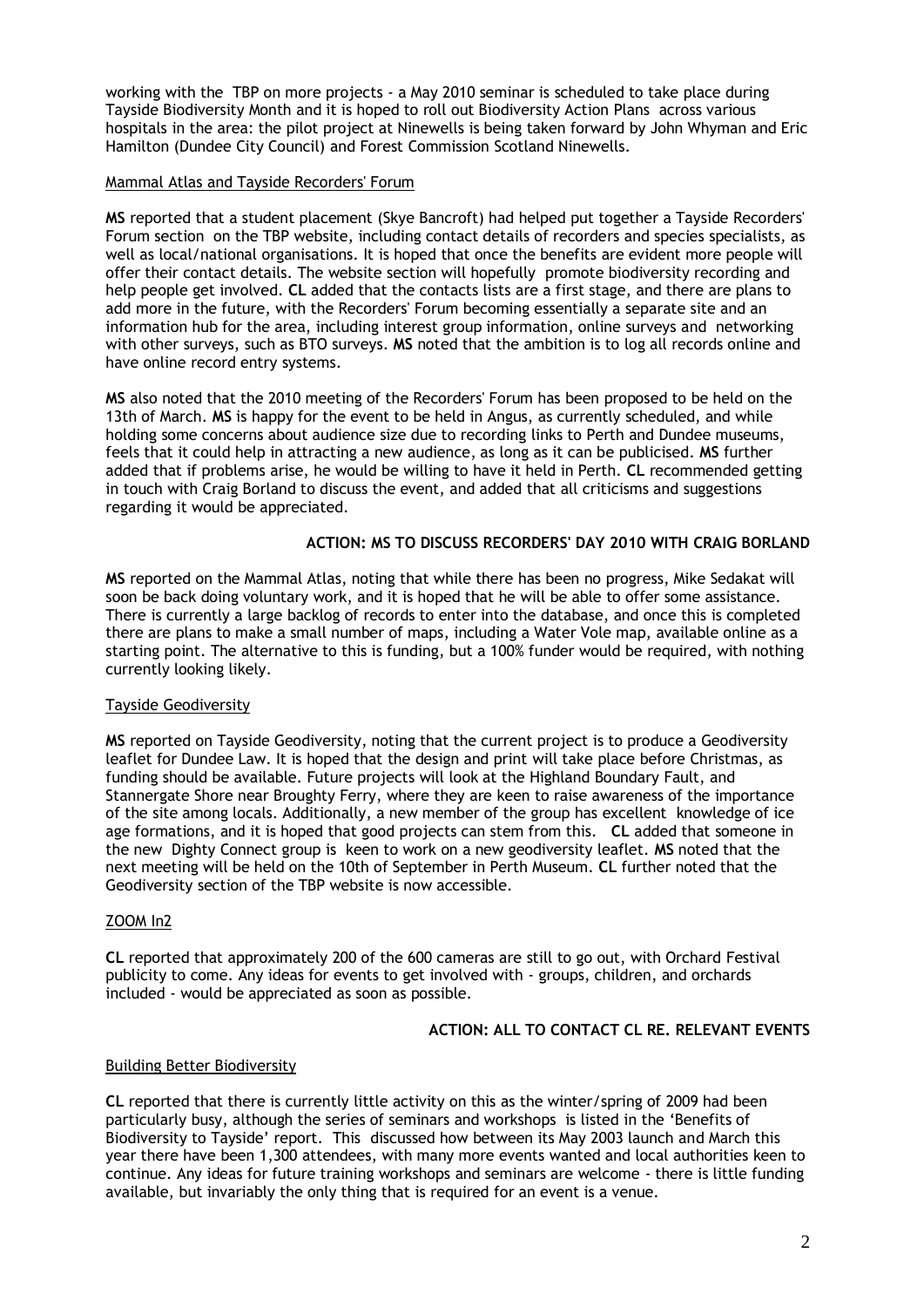# Orchard Festival 2009 and Grounds for Learning

**CL** reported that the last festival, which received LEADER / PKCT funding, was a success, and the first festival of its kind in the east of Scotland. Historic Scotland, Cairn o'Mohr Winery and Glendoick Garden Centre are looking to get involved with this year's festival, which will be held between the 17th and 25th of October. This year will still be centred around the Carse of Gowrie, but it is hoped that the 2010 event can be Tayside wide, with the National Trust at Barry Mill and Historic Scotland among those having expressed interest.

[**AH** informed the group of an ancient orchard in Cupar, owned by Fife Council, which is in poor condition. **CL** noted that this was covered by the East of Scotland Orchard Group, which included North Fife, and that **AH** should contact Kate Morison (Fife Ranger) on the matter: kate.morison@fife.gov.uk.

**CL** reported on the Grounds for Learning project, noting that it is Stirling based (and Scotland-wide) and had not received any particular funding for Tayside till now – a large-scale 3-year orchard project had received Heritage Lottery Fund funding in EnglandThere are now plans to roll out a Scottish project, with Tayside being put forward as a pilot project, which would fit in well with the work already ongoing. The Grounds for Learning Project Officer is looking into working with more Primary schools and eventually Secondary schools.

# **ACTION: CL TO FOWARD FUNDING INFORMATION TO THE GROUP WHEN AVAILABLE**

#### Nature on Track

**CL** reported that Perth & Kinross Ranger Service have been too busy to take this forward, but it is hoped that it can be launched to coincide with TBF 2010, including a leaflet to be publicised on trains between Perth and Montrose, and an unusual, art-based aspect. Ann Lolley will be involved with the art installation etc. side, and Network Rail have confirmed their support. It is hoped SNH will consider funding most of the project.

#### 2010-13 Update

**CL** informed the group that in 2010 there will be a Review of the LBAP, so at the next meeting the current project list will need to be checked, with decisions to be made on what is working, what needs to be revised, what new projects should be adopted, etc. New proformas are to be considered by the Steering Group at the beginning of 2010.

#### Round the Table Updates

**GL** reported that the Angus Countryside Initiative is working to get children onto farms and related sites. The recent estate day saw 183 Dundee schoolchildren visit the estate, with excellent feedback and inquiries already regarding a follow up. The original funding for this has dried up, but it is hoped to get more funding for next year and include a more biodiversity-focused event for TBF. There are many requests from farmers to visit schools also, which could be tied in to the festival. The current project coordinator is not carrying on, so someone else is being sought for the post, which involves home-based liaision between schools and farmers, and the related recordkeeping, risk analysis, and general knowledge. SNH funding asks that a number of Scotland's twelve officers have a biodiversity slant.

**MS** reported developments at Perth Museum: the 'Return of the Natives' exhibition has seen a record season and remains open until January, and visitors to the museum have enjoyed viewing the SWT Loch of the Lowes osprey webcam, which it is hoped can be permanent. A funding application to the Esmée Fairbairn Foundation for a specialist entomologist has passed through the first stage - the work would primarily be with the hemiptera collection, jointly with the Natural History Museum, but would also cover events at the museum. Additionally, the Vane Farm natural history information has been updated.

**SP** reported that Perth Youth Theatre is looking to organise a major event to tie in with both the biodiversity festival and Perth 800.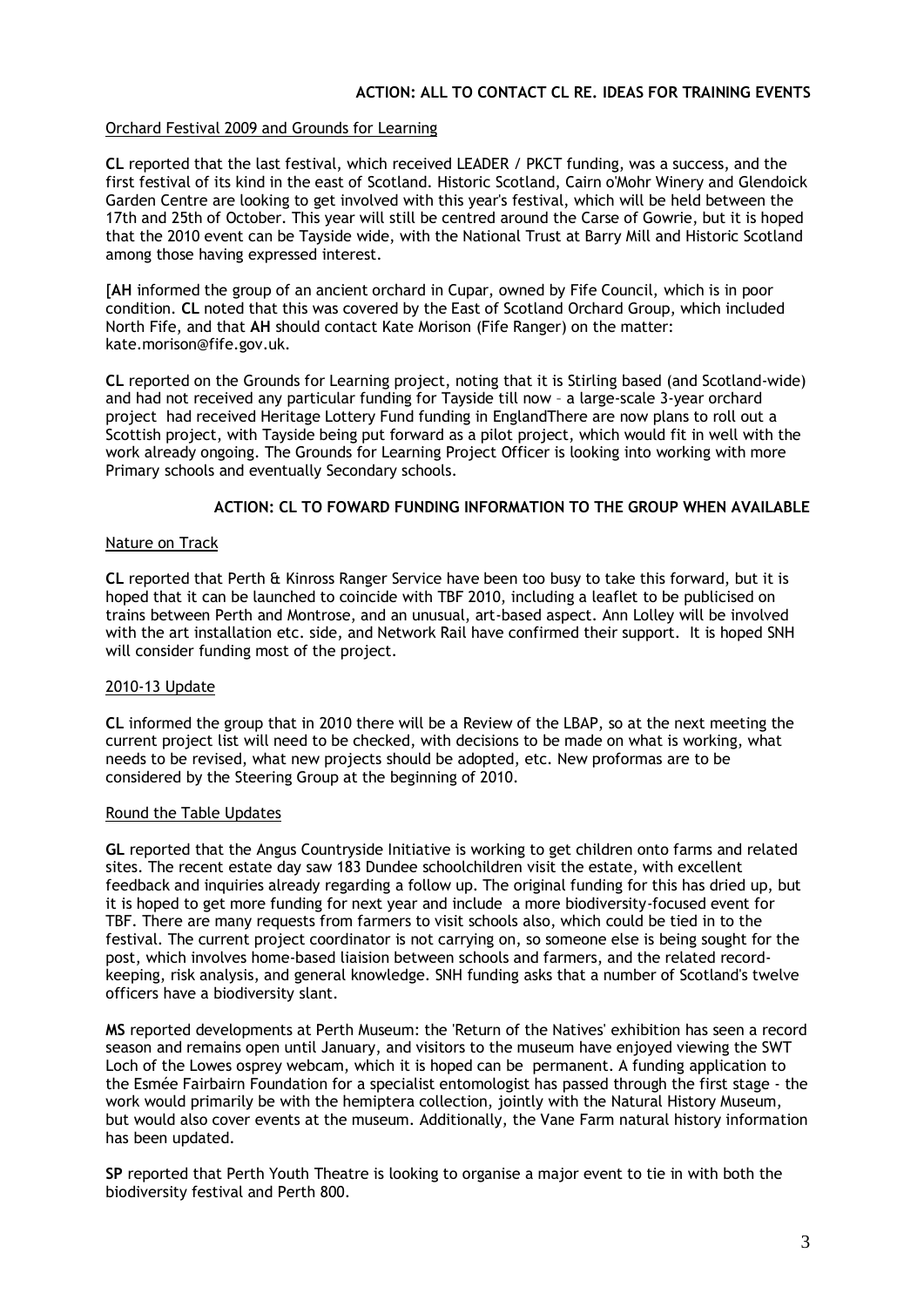**NG** reported on the Angus photographic competition held in May, involving shots taken in country parks - there were six sponsors for prizes, and it was greatly successful. David Boag ran a photographic workshop session at Monikie as part of the biodiversity festival to tie in. There were many good photographs produced, and it is hoped to run the competition again. **NG** also added that Fred Conacher continues to work promoting orchards in schools with funding being put in place for up to 60 school orchards.

**MC** reported on the Dundee eco-schools, which continue to be successful, with the sharing good practice event earlier this year having practitioners and others represented. The possibility of a conference with practitioners, displays and so on is being investigated for May 2010.

**AH** reported on the biodiversity study of the University of Dundee campus, updating the original 2001 study - this has been delayed due to the student placement not being in contact. The study is looking to see whether building work has changed biodiversity, but there are currently no reports. Different mixes of Scotia Seeds have been sown around the campus, but it will be next year before the success can be determined. **CL** added that Trudy Cunningham is looking to link in to Dundee Sensation's plans for an urban wildflower mix or a sensory garden outside the Science Centre.

**AH** noted that he has been working with the golf course in Carnoustie on the planting of the rare Sea pea. Dundee Botanic Garden is concerned that while it is a successful conservation project, developers may take advantage of it - a driving range developer was looking to destroy an area on the premise that it could be redeveloped. The Botanic Garden is also moving forward in a focus on growing vegetables. Students at the university are looking to start an allotment society - **AH** asked if any funding was available. **CL** replied that if it can be made biodiversity friendly - with pollinating plants, for example - it's possible and would fit in well with the Community Gardens, Orchards and Allotments Action Plan (and booklet of the same name).

#### **ACTION: CL TO PROVIDE AH WITH SUSTAIN DUNDEE CONTACT INFORMATION**

**KL** reported on working with the Early Years team, involving training for practitioners, involvement in nurseries, sports development and so on. The annual report for schools has been completed, with 2,200 children engaged with - 40% on sites, 60% in schools. There will be more attempts to get children onto sites. Reporting on biodiversity awareness raising, **KL** noted that there has been another bat evening, involvement in National Moth Night planned , volunteer groups at Balgay, and further work with eco-schools.

**MJ** reported on Kindrogan FSC, noting that it is again busy, with a geodiversity volunteer looking to work on a leaflet on glaciation, linking to trail geography. FSC is working in partnership with Breathing Spaces, with many schools signed up and much support available.

**VR** reported almost all of the eco-schools she is working with are registered, most are awarded, and one has received a second green flag. They are moving on with biodiversity aspects and would like to push coordinators further in this direction. **CL** recommended getting in touch with Craig Borland regarding the science aspect, and asked if there were

any meetings taking place on this matter; **VR** noted that there are three currently in the calendar, with the first being in late September.

#### **ACTION: VR AND CL TO DISCUSS MEETINGS, CL TO PROVIDE INFO AND MATERIALS (subsequently, CL gave talk at the September meeting)**

**GL** reported that the Angus Countryside Initiative is looking to launch its Tattie Bogle project, along with a project linking nurseries to PI, looking at what a scarecrow may see in a field. **GL** noted, however, the likely problems in taking children under five onto farms. **VR** suggested people ho may be of assistance, including Adele Sharp, and will include **GL** in future mailings. **CL** recommended that **GL** contact Linda Wallace at Sensation for further assistance in travel arrangements.

### **ACTION: VR TO CONTACT GL WITH INFORMATION**

#### 5. Tayside Biodiversity Festival 2010 - Forward Planning

**SP** reported that Perth Youth Theatre is willing to come on board, although as there is no funding at the moment a major application will be necessary. SNH may be able to offer funding, but this won't be known until the end of October. Plans to perform 'The Tree' are underway, with hope for outdoor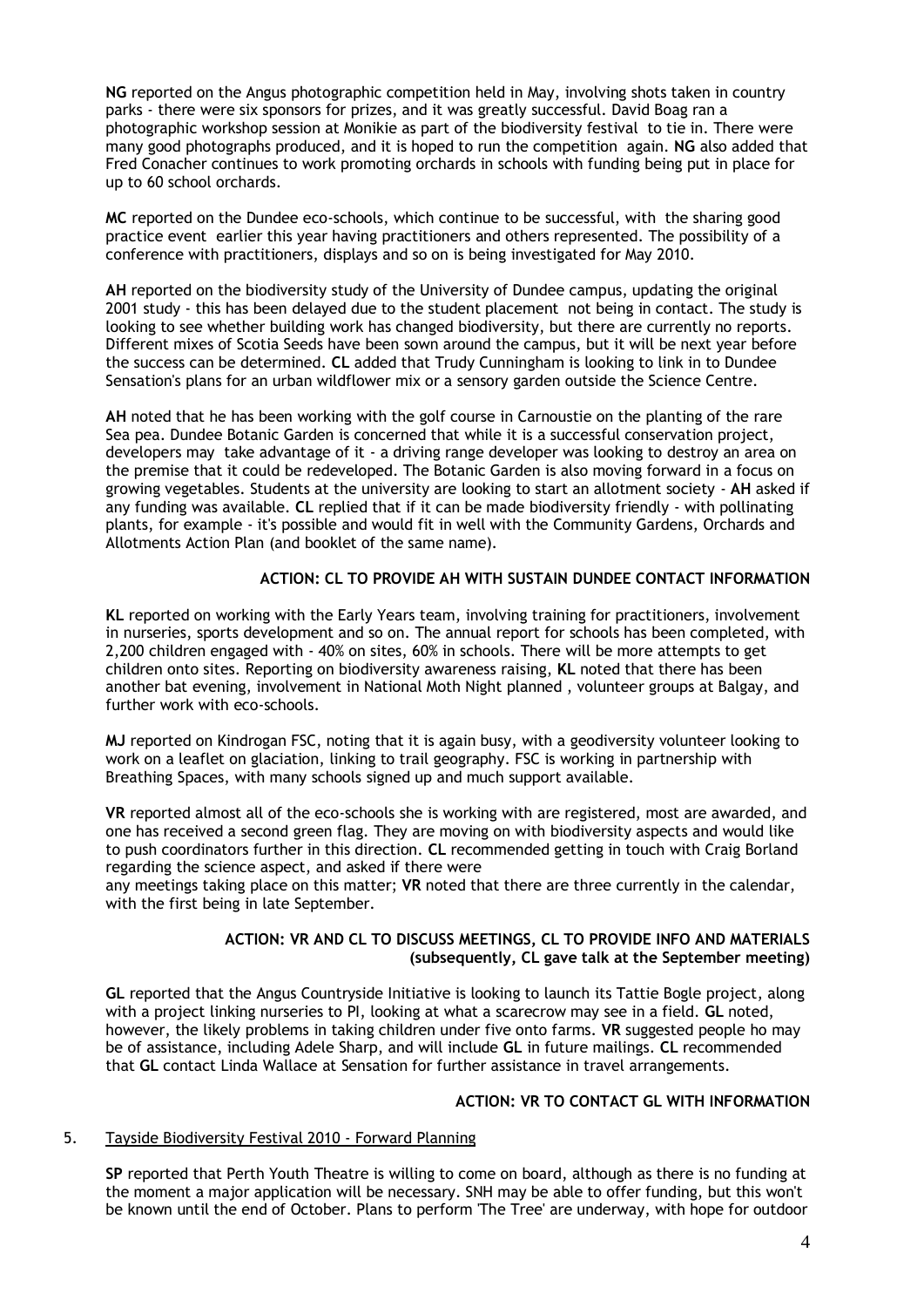events and links to PKC. Before anything is taken forward a quote and an agreed theme will be necessary. **CL** noted that the Steering Group had agreed to having a number of themes running through the festival, and so 'The Tree' could be linked in.

**CL** reported that two student volunteers will be helping with the 2010 festival, both very proactive (Rachael Adams and Paul Downie). While there is much work to fill a month of festivities, almost everything discussed at the meeting can be linked in somehow - not necessarily through events, but still publicised around the time of the festival. It will also be essential to tie in with the 2010 International Year of Biodiversity. Itt is hoped to work with Dundee University on publicising a key speaker to link in with the international theme. **AH** noted that it would be good to steer the student volunteers towards the Botanic Garden. **CL** added that the students would soon be contacting people to find out who is expressing interest and bringing forward ideas, with a shortlist of events needed by Christmas.

**CL** informed the group of 'The Big Buzz' creative biodiversity performances [\(www.thebigbuzz.biz\)](http://www.thebigbuzz.biz/), and whilst this company is keen to be part of the Festival, it is Yorkshire-based and will therefore be somewhat expensive to bring north of the border. She asked that if anyone is aware of a local person or group involved in a similar area to let her know.

# **ACTION: ALL TO LOOK INTO CREATIVE BIODIVERSITY PERFORMERS IN CENTRAL AND NORTHERN SCOTLAND**

**CL** updated the group on Dundee BioBlitz, which would involve experts from numerous groups - Buglife and Butterfly Conservation among them - to work together in one large public event, with David Lampard hoping for Dundee Ranger Service assistance. **KL** noted that the Ranger Service had not yet started looking towards a 2010 programme, and that it would be useful for David to get in touch before work starts on this.

# **ACTION: CL TO ASK DAVID LAMPARD TO CONTACT GEORGE POTTS**

**CL** added that the Events Scotland funding has an early October deadline, and pointed out that it only covers 25% of costs - whether to try to group things together into one large funding request, or to allow individuals and organisations behind single events to apply for their own funding has to be considered, but there is very little time.

#### **ACTION: ALL TO CONSIDER FUNDING POSSIBILITIES OVER NEXT FORTNIGHT, SP TO TALK TO PERTH YOUTH THEATRE RE. THEIR FUNDING PLANS**

#### 6. Other Biodiversity Awareness-Raising

**CL** reported that a Venezuelan student placement (Ambar Valera) is working alongside Clare Bailey, the webmaster, on the redevelopment of the website. The new site will be officially launched in mid-November, although most of the new work has already been achieved, with new features including a search engine and greater flexibility to change. **MS** noted that there were difficulties with the menus in the recorders section; **CL** asked that she be contacted with any comments. **ACTION: ALL COMMENTS RE WEBSITE TO CL ASAP**

**CL** noted that TBP is now signed up to the International Year of Biodiversity, and as such can use its logo and use the opportunity to think more internationally in its projects.

**CL** also added that the Benefits of Biodiversity to Tayside report will soon be distributed to local authorities to take to their committees. The TBP Chair is keen for the report to be distributed to all Tayside MP/MSPs as well as the Minister for the Environment.

#### 7. Any Other Business

**NG** asked what the status of the Salmon in the Classroom project was; **CL** reported that it is continuing, with funding until at least next year.

# **ACTION: CL TO FOLLOW UP ON SALMON IN THE CLASSROOM WITH W&W GROUP, REPORT BACK TO NG**